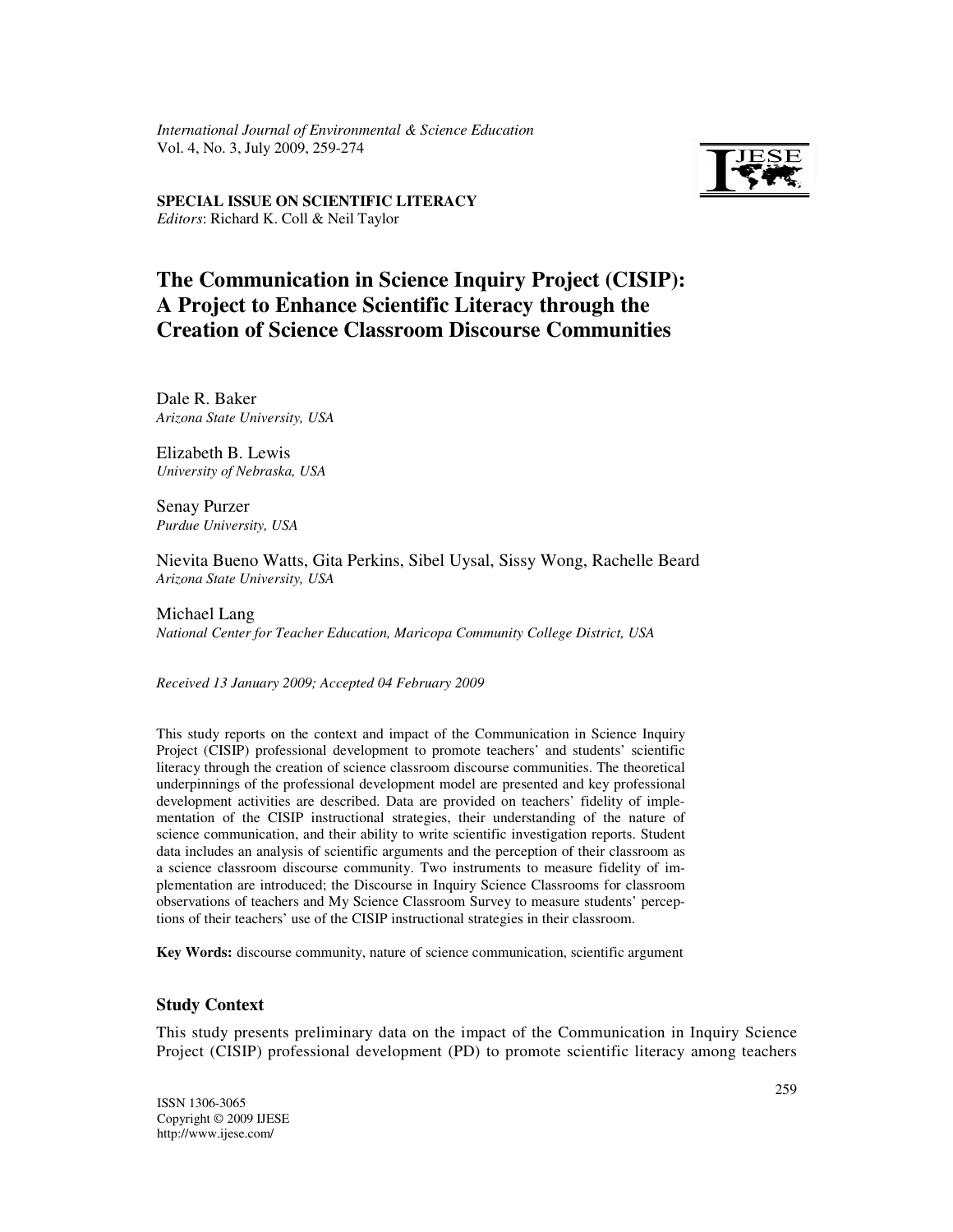and students. It focuses on teachers' understanding of the nature of science communication (NOSC) and their ability to create science classroom discourse communities (SCDCs), and students' ability to write scientific arguments.

# **The Communication in Science Inquiry Project (CISIP)**

The Communication in Science Inquiry Project (CISIP) is a funded project that promotes scientific literacy by helping teachers create SCDCs in their classrooms. The CISIP definition of scientific discourse encompasses knowing, doing, talking, reading, and writing about science; and using appropriate forms of evidence (Lemke, 1990; Moje, Collazo, Carillo  $\&$ Marx, 2001).

#### *A Science Classroom Discourse Community (SCDC)*

A SCDC is a community of learners who create a culture that reflects literacy practices in science. The culture promotes norms of interaction that foster scientific discourse, use of notebooks, scientific habits of mind, and scientific language acquisition through inquiry. Central to a SCDC are experiences for students to communicate, create, interpret, and critique scientific arguments using scientific principles and data from inquiry activities.

Our model uses situated learning where learning is a social activity (Lave & Wegner, 1992; Wegner, 1998), and learning to talk and write in the genres of science contributes to the development of structured and coherent ideas (Kelly, 2007). A SCDC supports achievement in science by promoting peer to peer interactions and discourse experiences.

# **Scientific Literacy**

The definition of scientific literacy we use encompasses writing, speaking, and inquiry skills found in reform documents and standards (American Association for the Advancement of Science, 1989, National Research Council, 1996, 2000). In addition, we include academic language development. This is an important aspect of literacy in our context because of the number of English language Learners (ELLs) in our schools. Furthermore, the language of science presents challenges even for native speakers of English. Academic language development is a way to bridge everyday language to the vocabulary, structure, and genres of science.

# *Academic Language Development*

SCDCs address the science language acquisition of all students including ELLs. Consequently, we help teachers use the language principles and theories of Carrasquillo and Rodriquez (1996) and the Cognitive Academic Language Approach (Chamot & O'Malley, 1987). We also emphasize strategies adapted from Herrell and Jorden (2007) and the research in science education about linguistically diverse students (Fradd & Lee, 1999; Lee & Fradd, 1996).

#### *Writing*

Traditionally, writing has been used for evaluation but is receiving more attention in science education with writing-to-learn strategies (Keys, 1999). Researchers assert that writing is not only a reflection of conceptual understanding but also a tool for understanding (Halliday  $\&$ Martin, 1993; Lemke, 1990). The CISIP model relies on the research in writing-to-learn in science (Klein, 1999; Yore, Hand & Prain, 1999), with an emphasis on knowledge transforma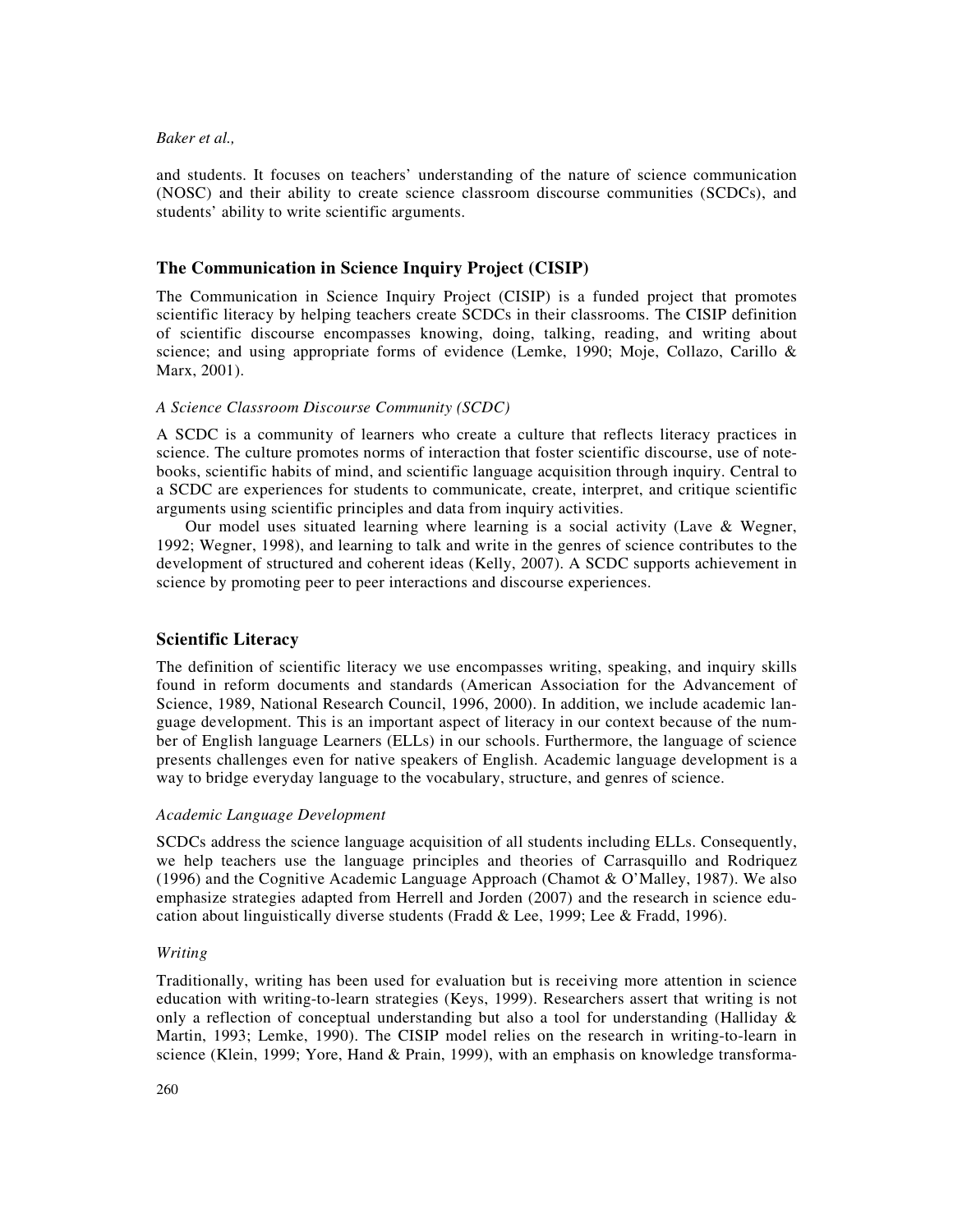tion (Bereiter & Scardamalia, 1987). Rivard (1994) summarized the research stating that "Students using appropriate writing-to-learn strategies are more aware of language usage, demonstrate better understanding and better recall, and show more complex thinking …" (p. 975). Furthermore, explicit teaching of scientific writing helps students organize relationships among elements of text and knowledge (Callaghan, Knapp & Noble, 1999; Keys, 1999). We emphasize writing because the skills to understand scientific writing and the ability to write scientifically are important aspects of scientific literacy.

## *Oral Discourse*

Although science is defined as making sense of the natural world, investigating nature is only part of knowledge generation (Kittleson & Southerland, 2004). Scientific knowledge is also socially and culturally constructed (Alexopoulou & Driver, 1996; Kelly & Crawford, 1997; Kelly & Green, 1998) through negotiation. A key element of this negotiation is oral discourse. Group processes therefore are central to understanding how knowledge is created in a science classroom (Kelly & Green, 1998). Newton, Driver, and Osborne (1999) argued that scientific discourse develops conceptual understanding, and builds a scientific community in the classroom. Since scientific discourse is socially mediated and constructed, students need to learn discourse norms through participation in discourse and explicit instruction (Kelly & Chen, 1999). As with writing, we emphasize oral discourse because the skills to engage in scientific discussions, understand scientific arguments, and understand the role of discourse in the creation of scientific knowledge are important aspects of scientific literacy.

## *Inquiry*

Our PD is based in inquiry as a way to build scientific knowledge (National Research Council, 1996). Within inquiry, we focus on the nature of scientific communication emphasizing rhetorical stances, text structures, genres, and patterns of argumentation reflected by a modernist view (Halliday & Martin (1993).

# **Learning Principles**

CISIP emphasizes teaching that promotes learning for understanding and lessons that promote scientific literacy through the implementation of learning principles (i.e., assessing prior understandings, linking fact to conceptual frameworks, metacognitive monitoring, setting performance expectations, providing feedback). These principles are derived from the research in the science of learning described in *How People Learn* and *How Students Learn* (Bransford, Brown & Cocking, 2000; National Research Council, 2005).

## **Scientific Literacy and Standards**

#### *The National Science Education Standards*

CISIP addresses aspects of scientific literacy as defined by the national science education standards in the United States. These standards define scientific literacy as the ability to: a) ask and answer questions about the natural world, b) read, understand, and evaluate science articles in the popular press, c) identify scientific issues underlying political decisions, d) take positions on issues that are informed by science and technology, e) evaluate scientific arguments based on data, and f) develop scientific arguments using appropriate data and reasoning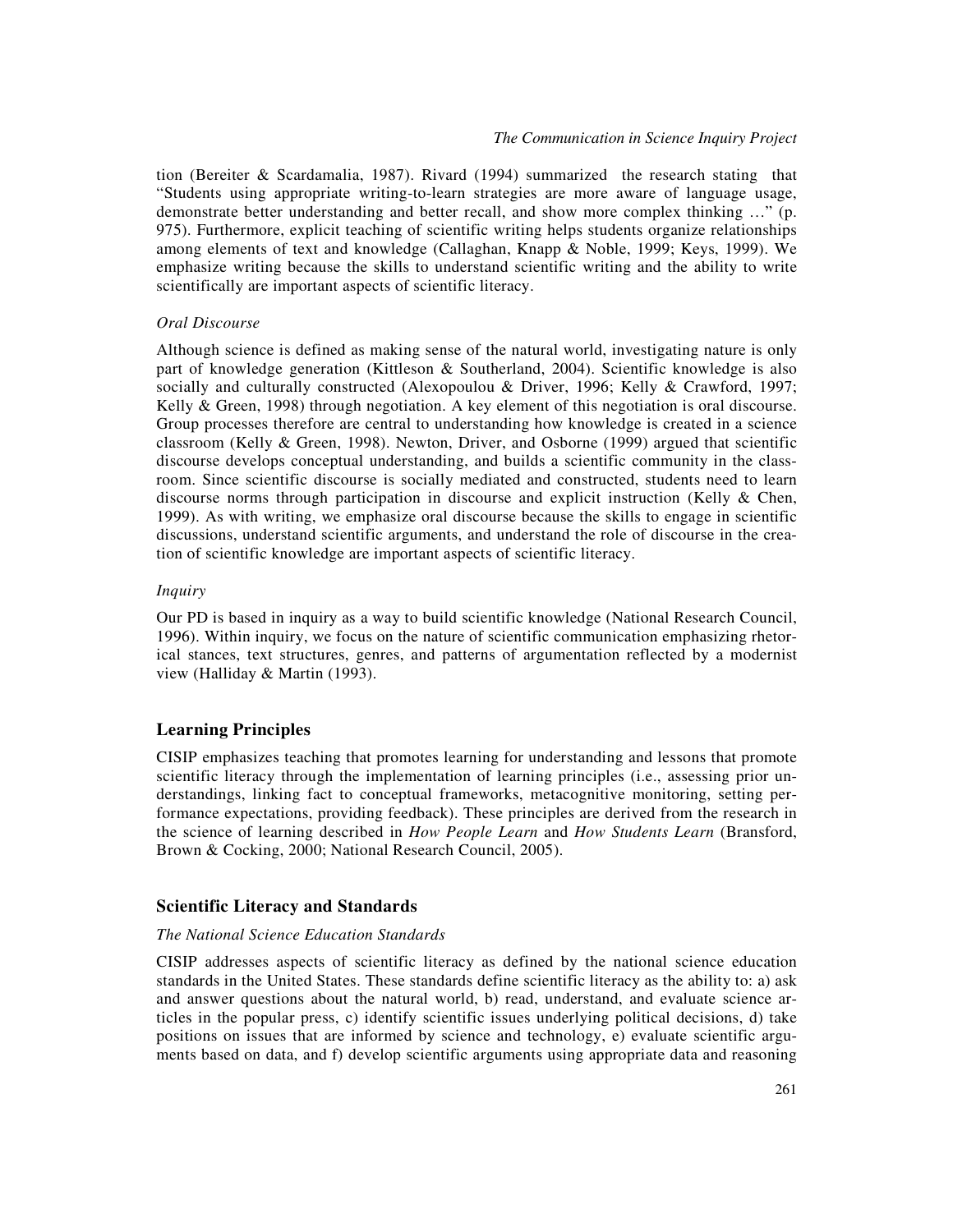(National Research Council, 1996). We place the greatest emphasis on asking and answering questions, and "thinking critically and logically about relationships between evidence and explanations, constructing and analyzing alternative explanations, and communicating scientific arguments" (National Research Council, 1996, p. 105).

We follow recommendations that place less emphasis on "Science as exploration and experimentation", "Providing answers about science content", and "Concluding inquiries with the results of experimentation" (National Research Council, 2006, p. 113) and more emphasis on "Science as argument and explanation," Communicating science explanations," and "Applying the results of experiments to scientific arguments and explanations" (National Research Council, 2006, p. 113).

## *State Standards*

Arizona's state science standards for students are generally modeled on the national standards. Students are expected to: a) engage in inquiry and develop questions that can lead to hypotheses, b) record their questions, ideas, and data using a variety of tools including science notebooks, c) choose appropriate ways to communicate results clearly and logically, d) support conclusions with logical scientific arguments, and e) understand the characteristics of a scientific argument with an emphasis on rules of evidence (Arizona Department of Education, 2007).

The state standards are less specific than the national standards for oral and written discourse. Although they address communication and scientific argumentation, they do not address developing a SCDC as a way to build a community of learners. School districts follow both state and national standards.

#### *State Testing*

Testing drives what is taught in schools. Consequently, although national and state standards emphasize communication in science, oral and written discourse, and crafting and evaluating scientific arguments, these standards are given little instructional time.

The state assessment (AIMS) in science is given at the fourth and eighth grade, and in high school. Items that assess scientific literacy fall under the categories of analysis and conclusions, and communication on the AIMS Inquiry scale. The fourth grade assessment has 54 items with six items addressing analysis and conclusions, and one addressing communication. Thus, only 11% of the fourth grade assessment measures scientific literacy. At eighth grade there are 58 items. Six items assess analysis and conclusions, and two assess communication. This is 13% of the questions. At high school there are 65 items. Of these, six assess analysis and conclusions, and four assess communication. These numbers send a clear message that instruction should emphasize content knowledge.

# **Pedagogies for Scientific Literacy**

The CISIP PD provides teachers with experiences that models instructional strategies for scientific literacy that support the creation of SCDCs.

#### *Academic Language*

The academic language strategies used in our PD build upon students' language and promotes peer-to-peer interaction. Teachers support use of language and vocabulary by modeling and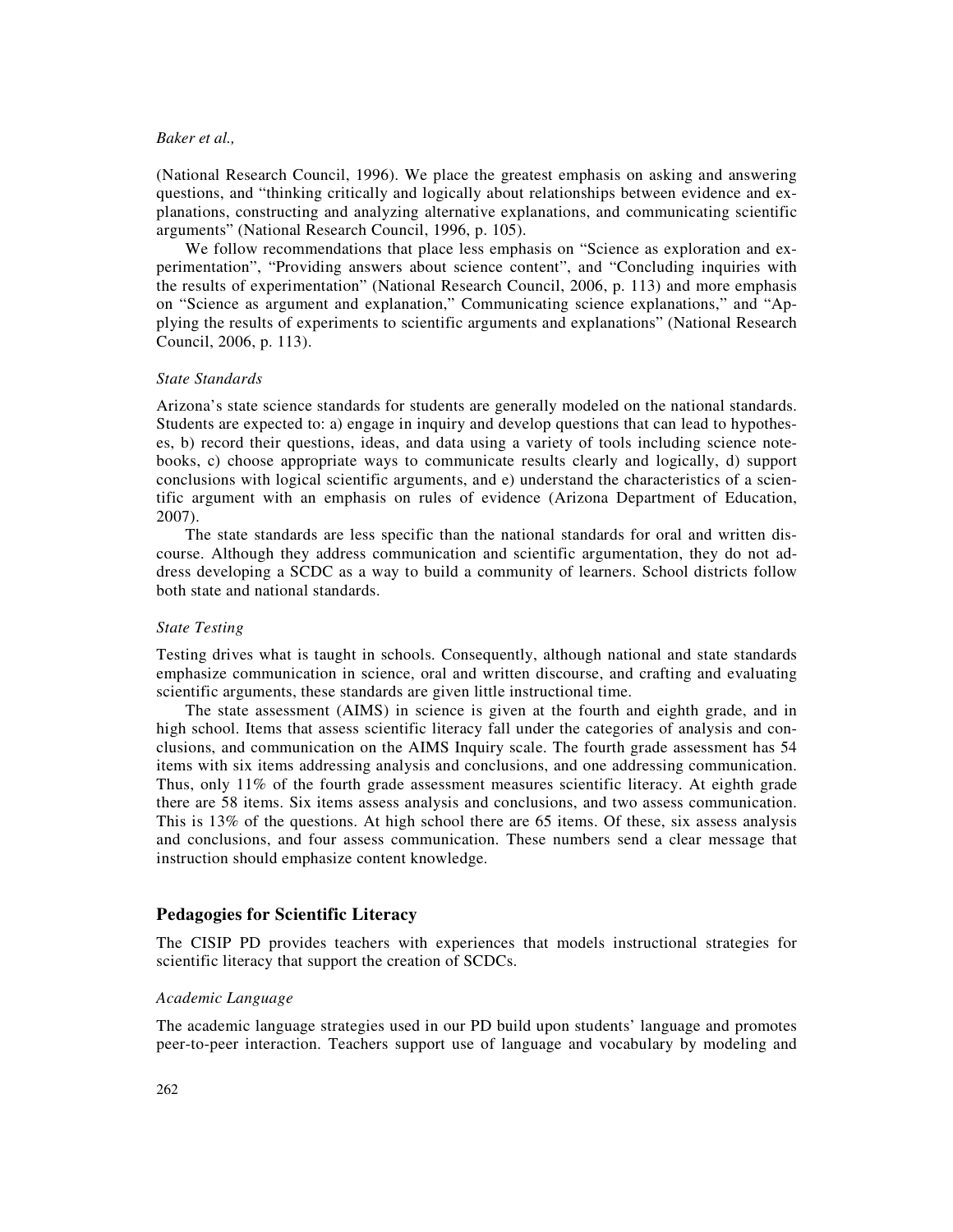contextualizing academic language. Teachers use visuals aids, gestures, demonstrate procedures, and use supplemental materials (e.g., bilingual dictionaries). Teachers also adapt the linguistic complexity so that students can respond according to their stage of language ability. In addition, teachers provide direct instruction in learning strategies (e.g., underlining key vocabulary) and establish clear expectations for work.

## *Writing*

The literacy strategies modeled in the PD begin with prewriting activities such as brainstorming. Rubrics used to evaluate writing are provided to facilitate revising. Writing is scaffolded with templates and examples to guide students in acquiring the language patterns to communicate scientific ideas. Using scientific vocabulary is facilitated by word walls (student generated displays of vocabulary and definitions), and student generated dictionaries housed in science notebooks. Science notebooks are used as a learning tool that contains multiple drafts of scientific arguments and metacognitive reflections that students can use to evaluate their own learning. The emphasis is on writing to learn content.

## *Oral Discourse*

The PD presents literacy strategies designed to help teachers promote discourse. It models inquiry experiences and open ended questions about data that create a context for discussion. In classrooms, teachers emphasize the nature of scientific communication by modeling what scientific discourse sounds like with appropriate vocabulary. They also bridge everyday experiences to the language of science. For example, students will watch a movie about the discovery of the structure of DNA, identify instances of scientific talk, and contrast that talk with how they communicate with friends.

#### *Inquiry*

The PD models literacy strategies designed to help teachers engage students with scientific questions. Students are taught to give priority to evidence*,* which allows them to develop explanations. Once explanations have been formulated, teachers lead students through the process of evaluation of alternative explanations, particularly those reflecting scientific understanding. Finally, teachers provide students with opportunities to communicate and justify explanations by writing scientific arguments using claims, evidence, and reasoning.

## *Learning Principles*

Scientific literacy is supported by teachers' use of learning principles. The CISIP PD helps teachers assess students' prior knowledge through questioning and consequently modify instruction based on students' prior knowledge. Lesson development emphasizes creating lessons that link facts to conceptual frameworks.

Metacognitive activities are also modeled. Teachers engage in reflective writing in notebooks or use a self-check form that identifies depth of understanding. Teachers are encouraged to modify and use these techniques to develop their students' ability to engage in metacognition. Teachers are also shown how to provide academic feedback to students using rubrics and examples of poor and quality work.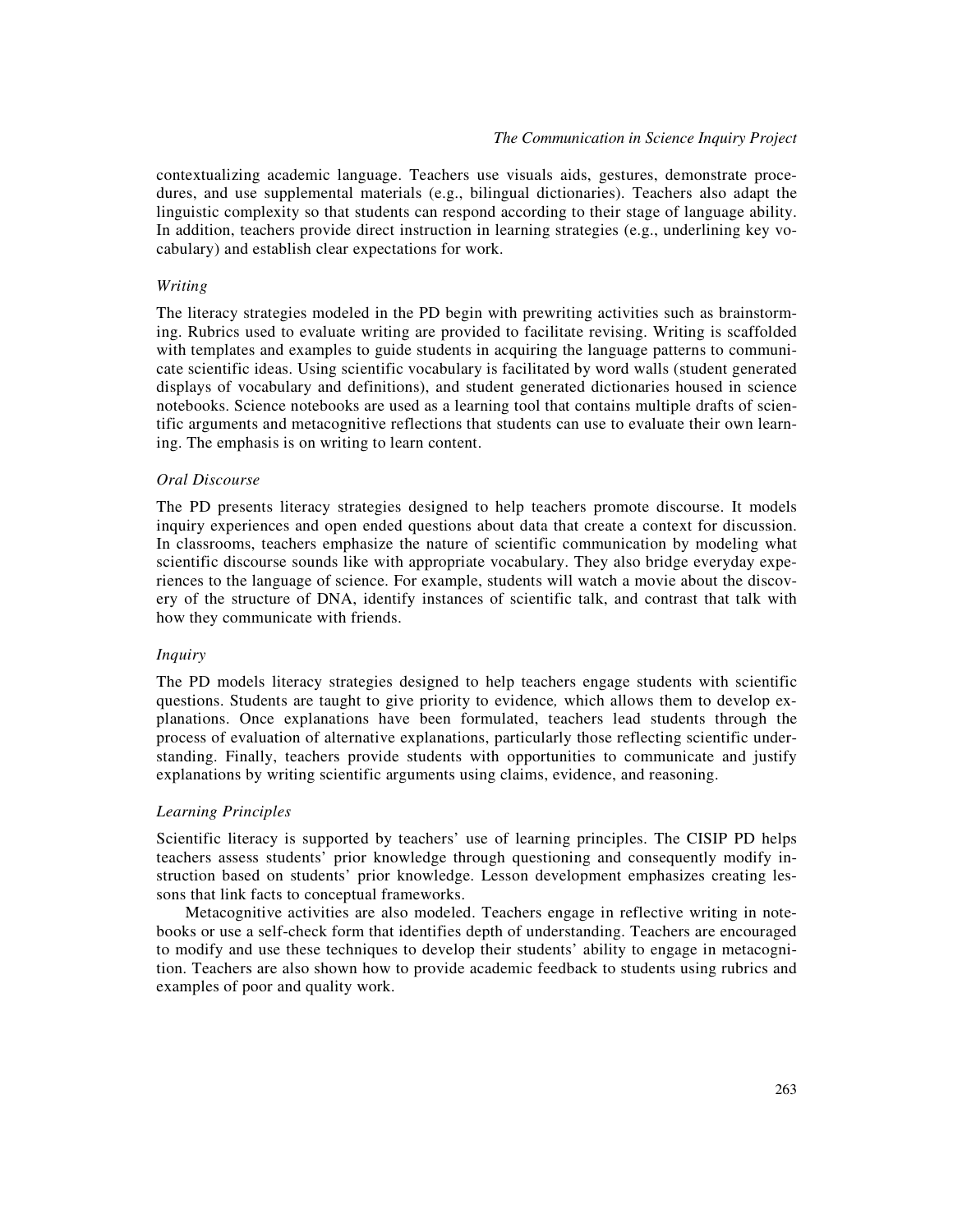## **Research Design**

## *Methods*

The data were collected from middle and high school teachers and students in 2007-2008. The number of participants varied depending on when and what data was collected. Teacher data (*N*=46) were collected during a 2007 summer Institute and consisted of pre and post writing about the nature of science communication (NOSC), and a scientific investigation report written after science inquiry activities. A rubric was developed to score the NOSC writing (Appendix A). The scientific investigation report was scored qualitatively looking for provisional and tentative language.

During 2007-2008 the PD continued on Saturdays four times throughout the year. Additional teacher (*N*=43 CISIP, 20 control) data were collected during the fall and spring of 2007- 2008 using the *Discourse in Inquiry Science Classrooms* (*DiISC*) protocol to make 160 classroom observations. The *DiISC* measures fidelity of classroom implementation of the CISIP model (Baker et al., 2008). Demographic teacher (e.g., highest degree, years teaching, years of PD) and, school and district data (e.g., number of students on free or reduced lunch, test scores) were also collected to construct an exploratory longitudinal model using hierarchical linear modeling (HLM) to identify factors that affected fidelity of implementation measured by the *DiISC*. The difference in the number of teachers who participated in the PD and number observed was due to fewer consenting to be observed.

Student data were also collected during fall and spring of 2007-2008. A random selection of science notebooks was collected from assenting students in the classrooms of CISIP teachers. The scientific arguments (*N=*77) in the notebooks were rated using a rubric.

Students (*N=*1,103) in CISP classrooms and control classrooms were given the *My Science Classroom Survey (MSCS)* in spring 2008. This instrument uses a Likert scale to measure student perceptions of the teacher's use of CISIP instructional strategies. It has four dimensions: Scientific Inquiry (e.g.,We design our own scientific investigations), Learning Expectations (e.g., We know what the teacher expects of us,) Writing (e.g., We revise when we write), and Use of Science Notebooks (e.g. We use science notebooks to records our data). The correlation between *MSCS* scores and *DiISC* scores was calculated to determine whether students in CISP and control classrooms perceived their classrooms differently.

#### *Intervention: Summer Institute*

The CISIP Summer Institute was held Monday through Thursday from 8:00 until 1:30 with a half hour lunch break. There were 60 contact hours that provided integrated pedagogy and content. Forty-six middle and high school teachers attended. The PD was delivered by current classroom teachers who were part of the PD design team.

During the Institute, we assessed the impact of the PD on teachers' scientific literacy in terms of their understanding of the nature of science communication (NOSC). Teachers attending the Institute had many opportunities to learn about NOSC and how to implement strategies in their classrooms to create a SCDC.

At the beginning of the Institute, teachers were asked to define NOSC and how scientists do science. Next, teachers engaged in a nature of science card exchange activity. During this activity, teachers worked in teams of 4 or 5 and discussed statements on cards reflecting various views of science including scientific communication. Some of the statements did not reflect normative views of NOSC. The teams were asked to agree or disagree with statements and to support their position with arguments. Statements most relevant to scientific communication described, among others, the social aspects of constructing knowledge, the centrality of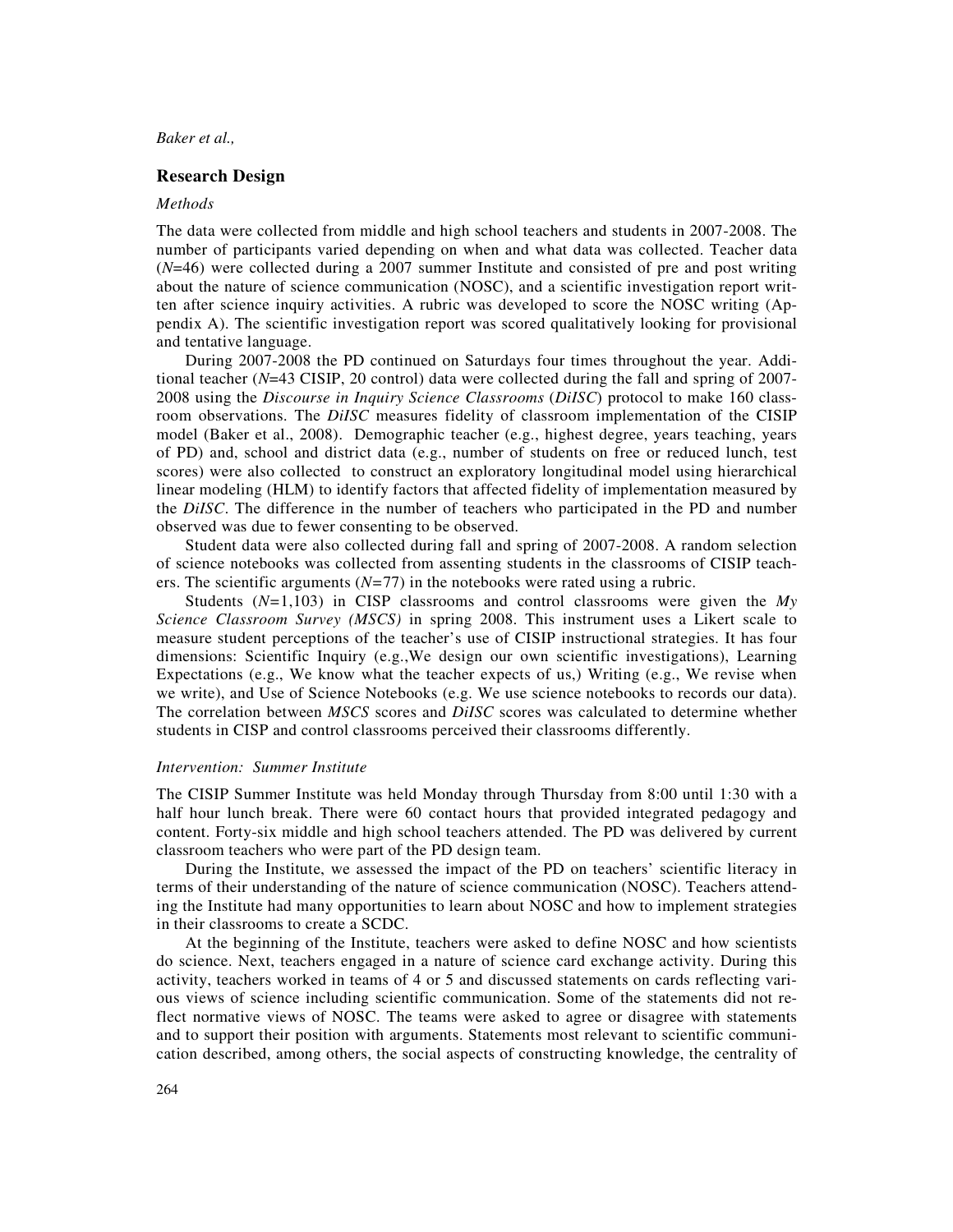language and communication to science, and the importance of writing for the development of scientific ideas. Statements also described aspects of what is more commonly thought of as the nature of science (NOS) such as tentativeness and skepticism. Non normative, positivist statements describing science as always a systematic process, totally objective, and without biased were included. Teams were built from pairs of teachers after they came to consensus so that the teachers had multiple opportunities to discuss their positions and hear the positions of others. Afterwards, teachers were asked to explain, in writing, if their view of the NOS and scientific communication (NOSC) had changed.

In addition, teachers participated in hands-on inquiry activities including biology investigations. One example was DNA extraction. Teachers were to determine factors affecting the amount of DNA extracted from a wheat germ solution. Groups were given different brands of wheat germ, detergents, and meat tenderizers; ethanol; and water of different temperatures. After following a set of directions, teachers designed a second experiment of their own. Teachers were asked to write a claim, provide evidence, and reasoning to support their claims in their notebooks. All data were collated and a discussion of the factors that affected the amount of DNA extracted concluded the activity.

## **Educational Outcomes**

# *Teachers*

We used the meta-analysis of NOSC research developed by Yore, Hand, and Florence (2004) to develop a Nature of Science Communication (NOSC) rubric to analyze teacher writing (Appendix A). The rubric coded scientific processes, subjectivity, knowledge development, verification, and discourse from a traditional, modernist, and postmodernist view (Yasar-Purzer, Uysal, Baker, Lewis & Lang, 2008). Yore et al. (2004) described these categories although they did not explicitly specify four. We added discourse because our goal was to develop a rubric for NOSC. We included 'discourse for clarification' under the modernist view because scientists hold a modernist view and define scientific writing and peer-reviewing as knowledge clarification. While the traditionalist view is based on how novice writers use writing, the postmodernist or constructivist perspective was based on experts' view of writing (Bereiter & Scardamalia, 1987). Inter-rater reliability was established by two researchers scoring separately, discussing coding, and making a final decision together.

This pre-writing text by Teacher #5 is an example of writing that does not include the role of communication.

The nature of science is to question, investigate, and draw conclusions about everything in our environments. It is the search for understanding and compression. Scientific communication is the discussion of the understandings and comprehensions learned through scientific inquiry. Scientists ask questions, investigate, and draw conclusions based on their investigations.

After the nature of science cards activity many teachers expanded their definitions. The post-writing of Teacher #5 addresses explicitly the various ways communication takes place in science.

The nature of science is a multi-step process. First, scientists inquire about observations or further investigate theories. They develop conclusions and communicate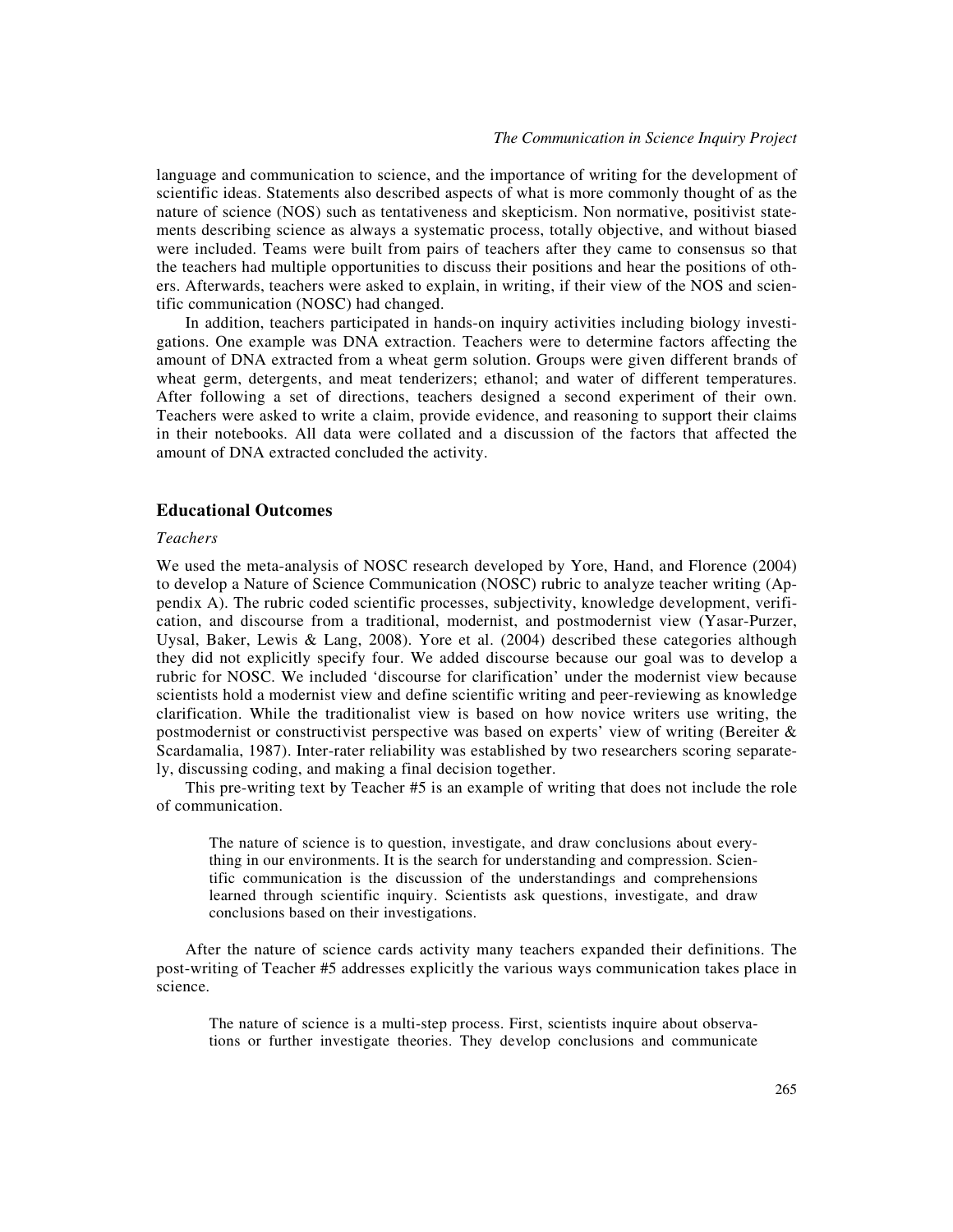their ideas to other scientists through several mediums [SIC]. Scientists recreate or develop new investigations to refute or agree with prior findings. Arguments or collaboration occur and information is disseminated [SIC] to the public. To inform other scientists or the public of intentions to investigate, conclusions/ assumptions, or agreement/ argument of prior studies/ theories. Communication is done via, oral communication, written communication, or visual communication. There is no one way to communicate. They formulate an idea, test it out, and then communicate their findings.

Seventy-eight percent of teachers added the role of discourse to their definitions after discussing the statements on the cards and 69% of the teachers developed a modernist view of verification in science. Teachers also discussed the role of evidence in refuting or supporting a hypothesis (Table 1). Three items (subjectivity, verification, and discourse) were the weakest components as revealed in initial definitions of NOS.

|                                    | <b>Before Activity</b> | After Activity |
|------------------------------------|------------------------|----------------|
| Subjectivity (Human Error or Bias) | $0\%$                  | 17%            |
| Verification (Tentativeness)       | $17\%$                 | 35%            |
| Discourse and Collaboration        | 24%                    | 78%            |

Table 1. Changes in teachers' views of the nature of science and scientific communication

After all NOSC activities were completed, teachers wrote a scientific investigation report about their final biology experiment (extraction of wheat DNA). In their reports, teachers generally used a modernist approach. When evaluating their hypothesis against their data, all but two teachers used provisional terms (e.g., the data supported our hypothesis) rather than absolute terms (e.g., our hypothesis was correct). Teachers were consistent in using the vocabulary that reflected the tentative nature of science. Only two teachers discussed human error in their reports. The majority of the teachers questioned research methodology or tools as limitations of the study. The excerpts which follow are from scientific investigation reports with provisional and tentative language that reflects NOS highlighted by italics.

Although our hypothesis was not supported, our investigation brought up new questions. There were differences between the control sample and the second sample indicating that the temperature of the ethanol can affect the accuracy of DNA extractions. Additional investigations should test at what ethanol temperature the DNA begins to be less cohesive. There were limitations to this investigation. We did not have thermometers available to us in order to accurately monitor the temperatures of both the wheat germ mixture and the ethanol. Future investigations should accurately monitor the temperature of each.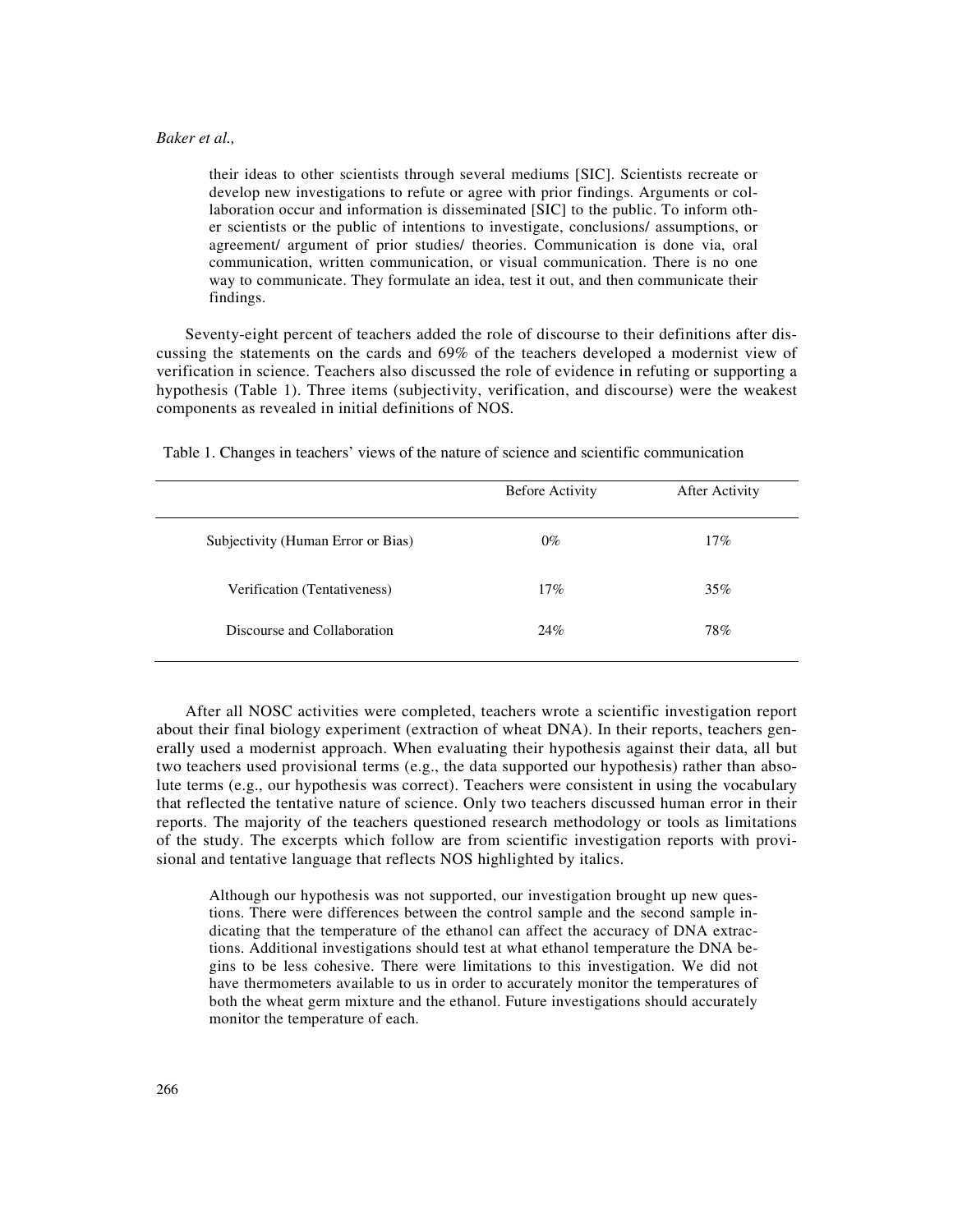Our explanation for our results is that *the data supported* our hypothesis.

The cold water mixture didn't have near the amount of extractable DNA as the hot water and the tap water mixtures. We believe that temperature affects the amount of extractable DNA by causing the wheat germ to break down faster…This type of experiment has limitations and inherent errors in it. We felt that tap water had a greater amount of extractable DNA due to a possible error in the preparation of the wheat germ solutions. Three different members of a group were assigned to a specific beaker. The members of the group who prepared the tap water beaker may have stirred the solution more vigorously then the other two.

In addition to understanding NOS and NOSC, we have evidence that teachers are using the CISIP strategies to create SCDCs in classrooms. This is provided by the student survey (*MSCS*) and classroom observations (*DiISC)*.

We used the total (*MSCS*) score per student ( $N=1,103$ ) as the unit of analysis to determine if there were differences between control and CISP classrooms and between high school and middle school CISIP classrooms. We found that students in classrooms taught by teachers in the CISIP PD perceived their classroom environment as significantly different from students in control classrooms. Middle school (t(521) =2.89, p < .01), students of CISIP teachers had a mean of 50.7 and standard deviation of 8.7. The control group had a mean of 47.9 and standard deviation of 11.2. These results were mirrored at the high school (t(599) = 11.42, p < .001), where CISIP students had a mean of 57.2 and standard deviation of 8.1. The control mean was 47.6 with a standard deviation of 11.2. These differences indicated that students in the classrooms of CISIP teachers were aware that their teachers were using more CISIP literacy strategies than students being taught by control teachers. Though the differences are statistically significant they are not as large as we would have liked. However, the ability of students to perceive differences in instruction is educationally very significant.

Correlation coefficients were computed between *MSCS* and *DiISC* scores using the classroom as the unit of analysis. The results indicated that, for students whose teachers participated in the CISIP PD ( $DiISC \text{ M} = 25.7$ , SD = 6.2), there was a statistically significant positive correlation between perceptions of the classroom environment and what observers saw taking place (*N=*29, R=.549, p=.002). The correlation between the *MSCS* and *DiISC* scores were not significant for the control group (*N*=43, R=-.291, p=.059). The data indicated that students in classroom of CISIP teachers, as well as observers of CISIP teachers perceived a difference in instruction, more aligned with CISIP principles, than students and observers in the control group classrooms. The data supports our assertion that teachers who are participating in PD are implementing changes in the classroom as verified by both outside observers and students.

Longitudinal modeling using HLM was also conducted using observation data from the *DiISC*. The data indicated that classroom implementation of CISIP strategies to create a SCDC is an incremental process. The only statistical predictive variable for fidelity to the CISIP model was the length of time spent in PD. The best HLM model for the data suggested that as teachers receive more PD, they demonstrated higher rates of implementation in classrooms within the second academic year of PD than they did in the first cycle of PD. The variables of grade level, number of students attending each teachers' school, state testing scores for schools, number of students in districts, classroom and total per pupil spending costs, percentage of students eligible for free or reduced lunch, average teacher pay, and number of years teaching were not predictors of the degree of implementation.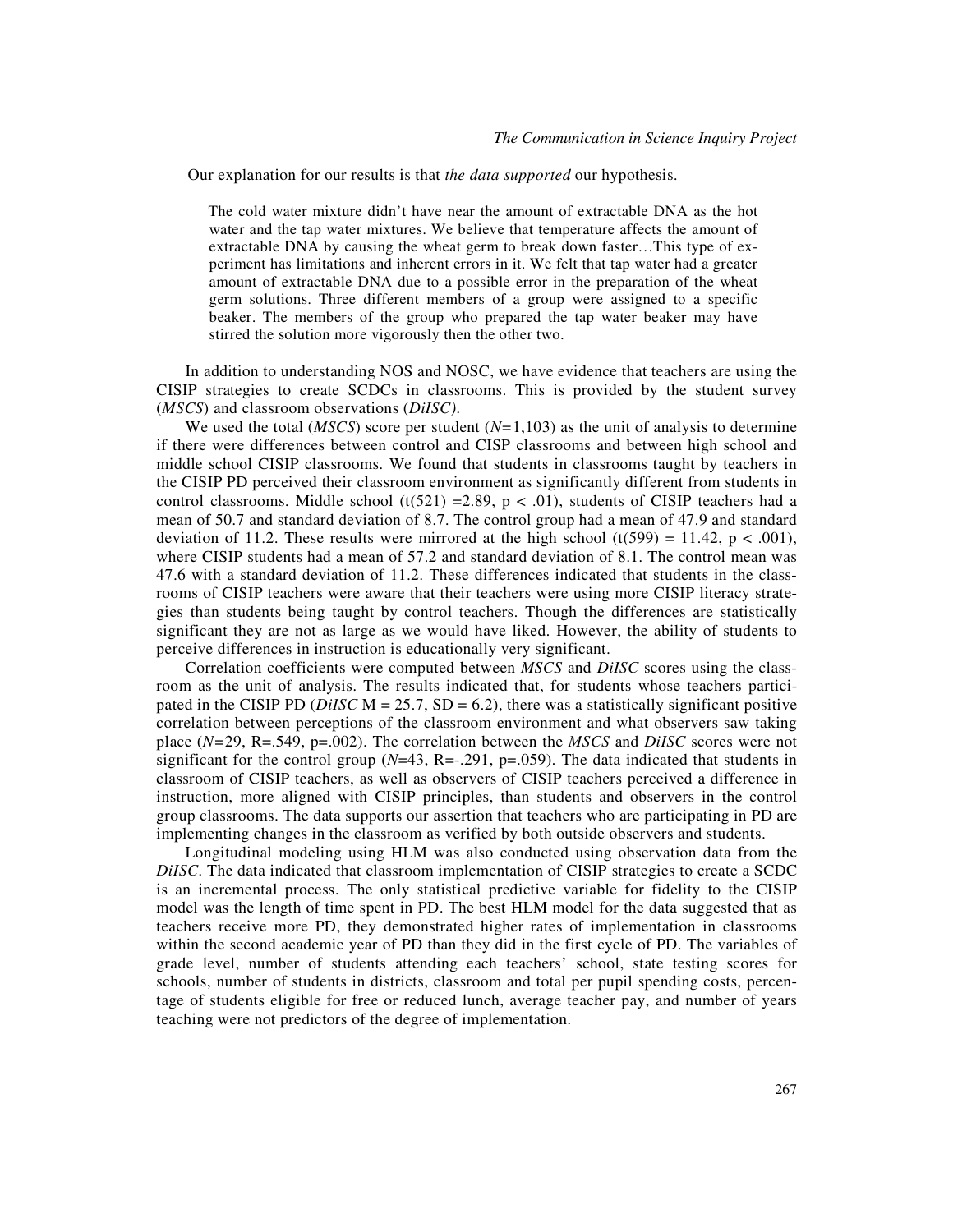#### *Students*

A random selection of student notebooks (*N=*21) in classes of teachers participating in the CISIP PD was used for analysis of scientific arguments. Each notebook was examined in its entirety and all arguments or attempts were identified. A simple rubric for analysis of the arguments was developed that identified: a) number of arguments using a template and the degree of scaffolding, b) number of student generated arguments and the degree of teacher provided scaffolding, c) presence/absence of a research question, d) whether the research question was answered in the argument, e) use of diagrams, data tables, or graphs to support the argument, f) whether the data was referred to implicitly and/or explicitly. Raters achieved 100% inter-rater reliability.

One hundred and forty-five arguments or attempted arguments were identified. Seventyseven were written using a template (53%) with 44 using a very structured template and 33 a less structured template. Sixty-eight student generated arguments (47%) were identified. Twenty-eight of which reflected more teacher scaffolding and 40 less teacher scaffolding. Sixty-three arguments had a clearly identifiable research question (44%) but 39 arguments had no research question. It was unclear whether the remaining 43 arguments had a research question due to the quality of writing. Fifty-nine of the 63 arguments (93%) answered the research question posed. Fifty-six of the arguments (39%) used graphs, diagrams, or tables to support claims. Ninety-five of the arguments (66%) referred to data implicitly or explicitly with explicit references (34) occurring almost twice as often as implicit references (16). The following is an example of a good student argument.

In the conclusions the student writes: "My unknown has baking soda, sugar, and flour." She then realizes that she has overlooked a few things in her observations. "But I soon found out that cocaine was wrong. So I re-read my observations and know what is in it-baking soda, salt, and flour." She then provides reasoning to link claims and evidence. "I think this becausebaking soda. It bubbled in vinegar test. Salt. In iodine test, it turned green, and dissolved back." Her reasoning for not eliminating flour stemmed from the heat test. She wrote, "clumped together." The crystal shape was "fluffy like clouds, no crystal shape."

Based on this argument, we concluded that the student went back to her observations to develop a reason for eliminating salt and confirming the presence of baking soda, salt, and flour. Though some of her sentences are incomplete, the student repeatedly reviewed her observations to link claims and evidence. This student is in the second developmental phase of crafting explanations because she can describe the relationship among variables (Woodruff  $\&$ Meyer, 1997).

This next student did not have a research question but was skilled at recording observations when she mixed the mystery powder with water, vinegar and iodine. In the conclusions the student wrote: "When it was mixed with the three liquids, it did exactly what it said in the data on the board. The student reasoned that "So since it matches, it has to be baking powder." The student later added incorrectly to her reasons that "A chemical property of reactivity is baking powder". We concluded that this student is focusing on the functions of the variables and as such in the first developmental phase of crafting explanations (Woodruff & Meyer, 1997).

The data indicated that over a semester teachers were successful in helping students become more scientifically literate through the writing of scientific arguments. The majority of students were addressing their research questions in their arguments and among those using a research question, almost all answered it. Data was used implicitly and explicitly as were graphics to support arguments. However, it was not always easy to identify and code arguments. Nevertheless, the data suggests that students can be helped to become more scientifical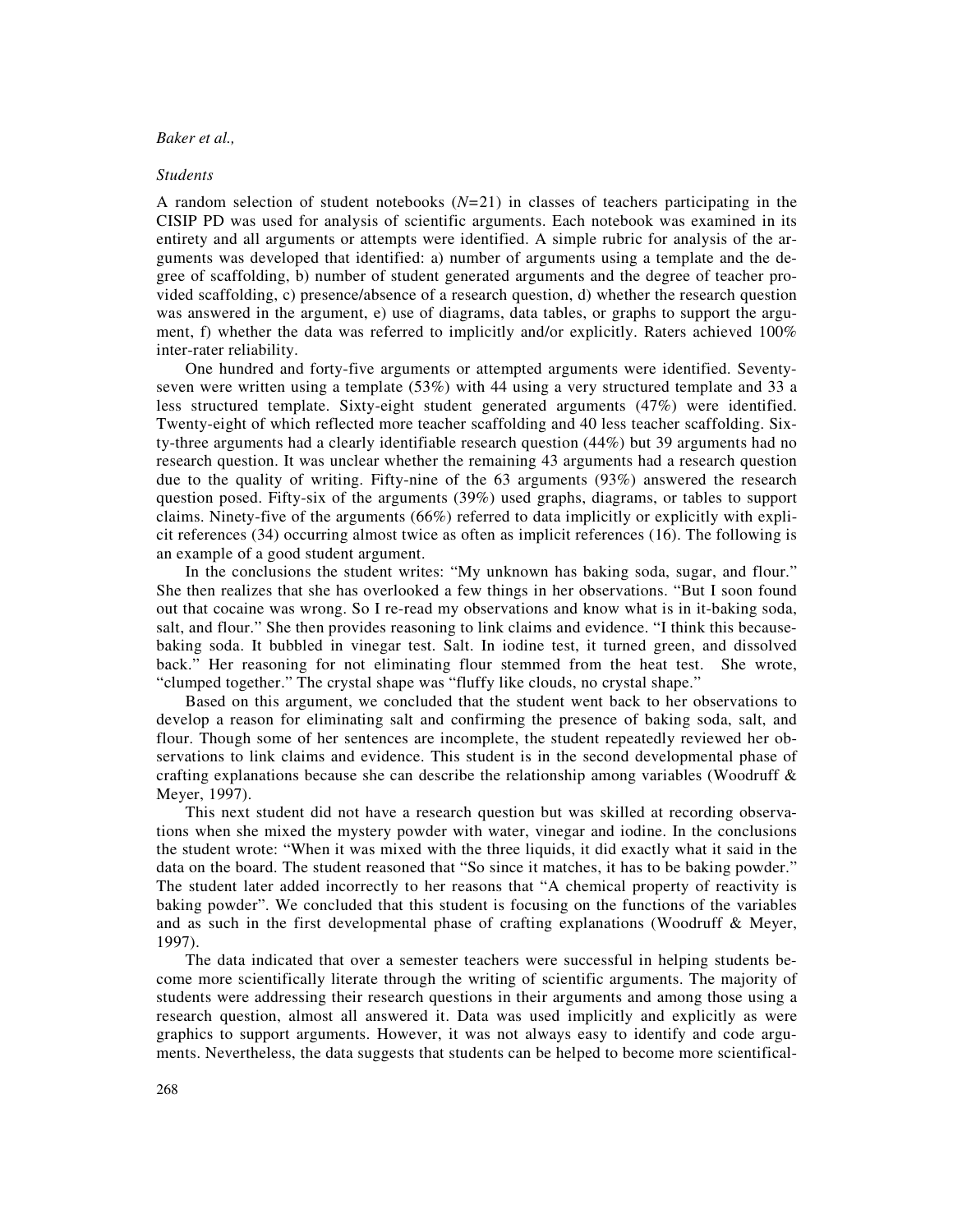ly literate (understanding some of the structure of a written scientific argument) through the application of the CISIP strategies.

A global analysis indicated that at the beginning of the year teachers were using the writing templates to scaffold student writing of scientific arguments. Forty-four highly scaffolded arguments were found. As the year progressed, teachers were able to withdraw some scaffolding and there were more student generated arguments. Although, teachers still provided some of scaffolding. By the end of the academic year, the number of highly scaffolded arguments fell to 33.

## **Conclusion**

The CISIP project situates itself in the National Science Education standards definition of scientific literacy with an emphasis on "…the capacity to pose and evaluate arguments based on evidence and to apply conclusions from arguments appropriately (National Research Council, 1996, p. 22) as well as that of the PISA Governing Board (Roberts, 2007). It attempts to broaden teachers' understanding of the nature of science, beyond the need for evidence to support claims, to include how arguments using evidence and claims are constructed. It focuses on understanding the role of communication in science and providing teachers with the skills to help students craft scientific arguments. Understanding the nature of science and scientific communication and using that understanding to help students craft scientific arguments is an essential component of scientific literacy because "….explanations and the understanding of how and why something happens are major aims of science as a whole (Chinn & Brown, 2000, p.111).

The CISIP project has been successful in providing PD that had a positive impact on teachers': a) understanding of critical aspects of scientific literacy, b) ability to use CISIP literacy strategies as part of regular instruction to create a SCDC, and c) ability to help students craft scientific arguments. Students have also become more scientifically literate as a consequence of being in CISIP teachers' classrooms. They could, with varying degrees of support, craft scientific arguments, address research questions, and use data to support their arguments. We attribute this success to three factors identified in the research literature. We first focused on teachers understanding of the nature of science and scientific communication because it is well documented that teachers have many misconceptions about the nature of science which in turn makes it difficult for them to teach the appropriate view to their students (Abd-El-khalick  $\&$ Lederman, 2000). We provided sustained PD by those who designed it and focused on the development of teacher knowledge (Wayne, Yoon, Zhu, Cronen & Garet, 2008). The PD was delivered by classroom teachers who were trusted by the participants and who could provide relevant examples for improving teaching (Lieberman & McLaughlin, 1992).

Despite the limited attention given to oral and written forms of discourse, and the crafting and evaluation of scientific arguments in the AIMS assessment, CISIP teachers have seen the value of these skills and have incorporated them into their classroom instruction. Future research will address whether an emphasis on scientific literacy through the creation of a SCDC has a more general impact on student achievement in science by examining both teacher made and state assessments of science knowledge.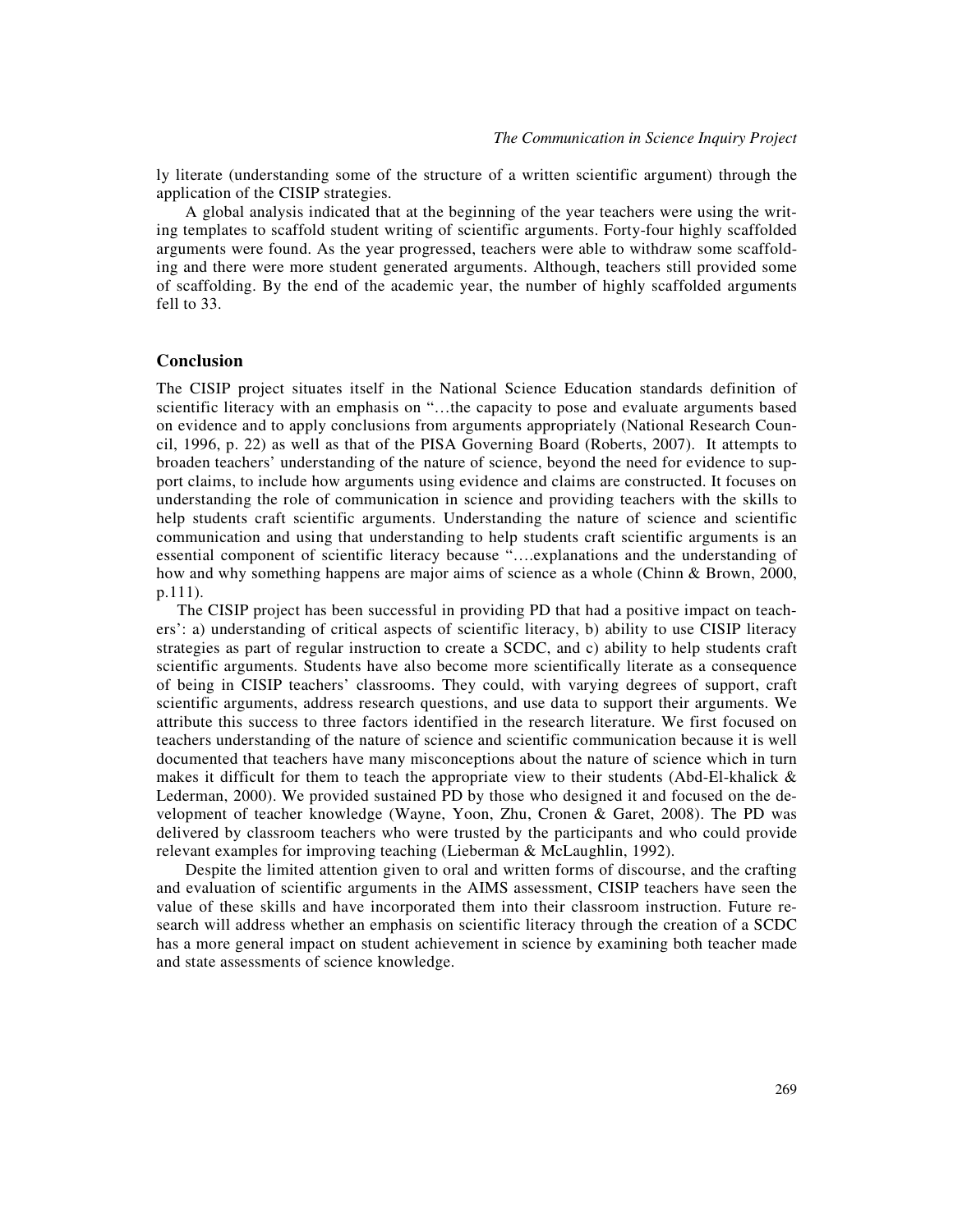#### **Acknowledgements**

This research was supported by a National Science foundation Grant # 03353469 and Department of Education Improving Teacher Quality grants through the Arizona board of Regents.

## **References**

- Abd-El-Khalick, F., & Lederman, N. (2000). Improving science teachers' conceptions of the nature of science: A critical review. *International journal of Science Education*, *22*, 665-701.
- American Association for the Advancement of Science. (1989). *Project 2061: Science for all Americans*: *A project 2061 report on literacy goals in science, mathematics, and technology*. Washington, DC: Author.
- Alexopoulou, E., & Driver, R. (1996). Small-group discussion in physics: Peer interaction modes in pairs and fours. *Journal of Research in Science Teaching*, *33*, 1099-1114.
- Baker, D., Bueno-Watts, N., Lewis, E.B., Ozdemir, G., Perkins, G., Uysal, S., Wong, S., & Yasar-Purzer, S. (2008). *Discourse in Inquiry Science Classrooms (DiISC): Reference Manual* (Tech. Rep. No. 001). Tempe, AZ: Arizona State University, The Communication in Science Inquiry Project (CISIP).
- Bereiter, C., & Scardamalia, M. (1987). *The psychology of written composition*. Hillsdale, NJ: Erlbaum.
- Bransford, J., Brown, A., & Cocking, R. (2000). *How people learn: Brain, mind, experience*, *and school*. Washington, DC: National Academy Press.
- Callaghan, M., Knapp, P., & Noble, G. (1999). Genre in practice. I. Cope & M. Kalantzis (Eds.), *The powers of literacy: A genre approach to teaching writing* (pp. 179-202). London: Falmer.
- Carrasquillo, A., & Rodriquez, V. (1996). *Language minority students in the mainstream classroom.* Philadelphia, PA: Multilingual Matters.
- Chamot, A., & O'Malley, J. (1987). The cognitive academic language learning approach: A bridge to the mainstream. *TESOL Quarterly*, *21*, 227-249.
- Chinn, C., & Brown, D. (200). Learning in science: A comparison of deep and surface approaches. *Journal of Research in Science Teaching*, *37*, 109-138.
- Fradd, S., & Lee, O. (1999).Teachers' roles in promoting science inquiry with students from diverse language backgrounds. *Educational Researcher*, *28*, 14-42.
- Herrel, A. & Jorden, M. (2007). *Fifty strategies for teaching English language learners.* Upper Saddlr River, NJ: Prentice Hall.
- Halliday, M., & Martin, J. (1993). *Writing science: Literacy and discursive power*. Pittsburgh, PA: University of Pittsburgh Press.
- Kelly, G. (2007). Discourse in science classrooms. In S. Abell & N. Lederman (Eds.), *Handbook of research on science teaching* (pp.443-470). Mahwah, NJ: Lawrence Erlbaum.
- Kelly, G., & Chen, C. (1999). The sound of music: Constructing science as sociocultural practices through oral and written discourse. *Journal of Research in Science Teaching*, *36*, 883-915.
- Kelly, G., & Crawford, T. (1997). An ethnographic investigation of the discourse processes of school science. *Science Education*, *81*, 533-559.
- Kelly, G., & Green, J. (1998). The social nature of knowing: Toward a sociocultural perspective on conceptual change and knowledge construction. In B. Guzzetti & C. Hynd (Eds.), *Perspectives on conceptual change* (pp. 145-182). Mahwah, NJ: Erlbaum.
- Keys, C. (1999). Revitalizing instruction in scientific genres: Connecting knowledge production with writing to learn in science. *Science Education*, *83*,115-130.
- Klein, P. (1999). Reopening inquiry into cognitive processes in writing to learn. *Educational Psychology Review*, *11*, 203-270.
- Kittleson, J., & Southerland, S. (2004). The role of discourse in group knowledge construction: A case study of engineering students. *Journal of Research in Science Teaching*, *41*, 267-293.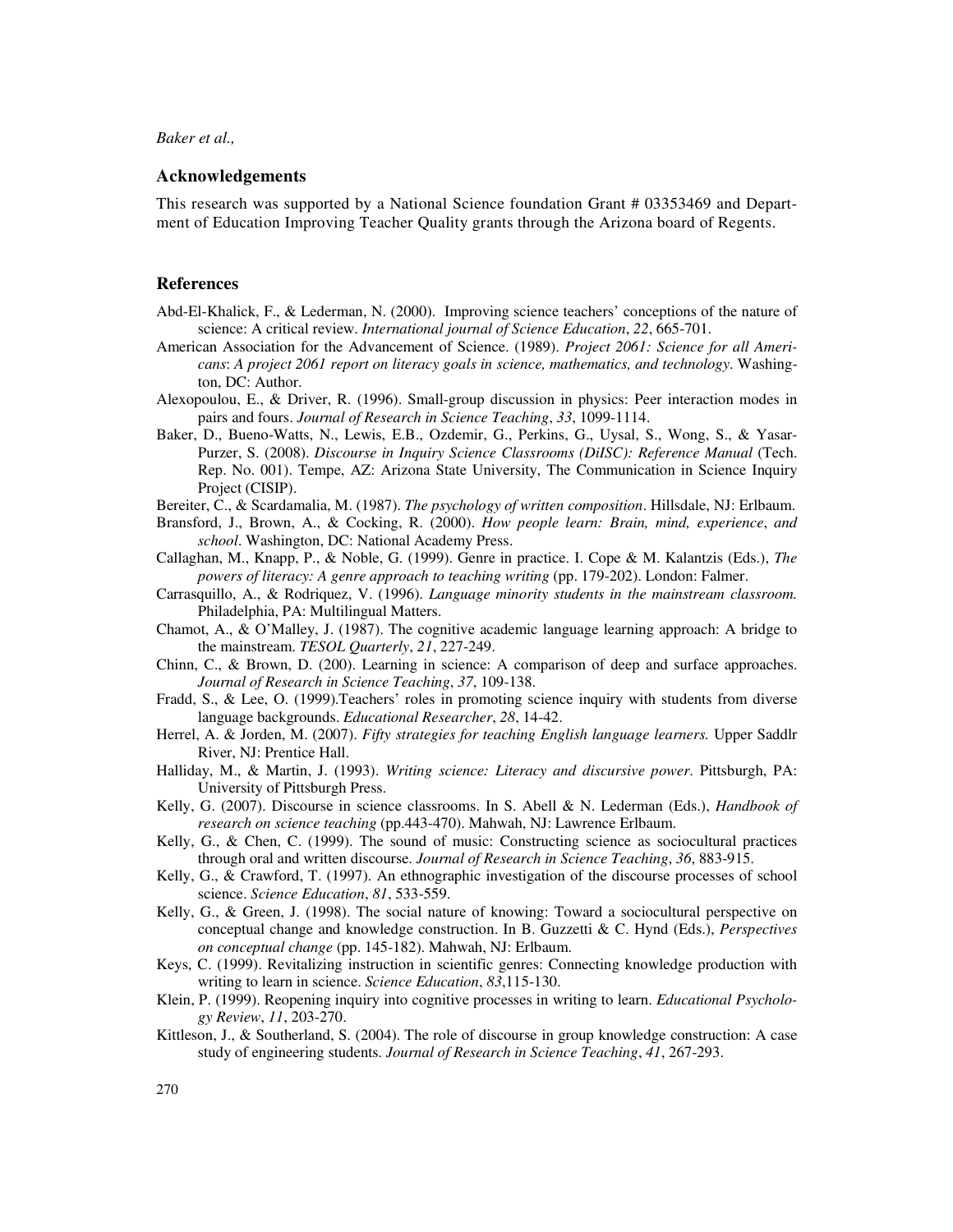- Lave, J., & Wegner, E. (1992). *Situated learning: Legitimate peripheral participation*. Cambridge UK: Cambridge University Press.
- Lee, O., & Fradd, S.(1996). Literacy skills in science learning among linguistically diverse students. *Science Education*, *80*, 651-671.
- Lemke, J. (1990). *Talking science*. Norwood, NJ: Ablex.
- Lieberman, A., & McLaughlin, M., (1992). Networks for educational change: Powerful and problematic. *Phi Delta Kappan*, *73*(9), 673-677.
- Moje, E.B., Collazo, T., Carrillo, R., & Marx, R. (2001). "Maestro, what is 'quality"? Language, literacy and discourse in project-based science. *Journal of Research in Science Teaching*, *38*, 469- 498.
- National Research Council. (2005). *How students learn: History, mathematics and science in the classroom, A targeted Report for Teachers.* M Donovan & J. Branford (Eds.), Division of Behavioral and Social Sciences and Education. Washington, DC: The National Academy Press.
- National Research Council. (1996). *National science education standards*. Washington, DC: The National Academy Press.
- National Research Council. (2000). *Inquiry and the national science education standards: A guide for teaching and learning*, Chapters 2 & 6. Washington, DC: National Academy Press.
- Newton, P., Driver, R., & Osborne, J. (1999). The place of argumentation in the pedagogy of school science. *International Journal of Science Education*, *21*, 553-576.
- Roberts, D. (2007). Scientific literacy/science literacy. In S. Abell & N. Lederman (Eds.). *Handbook of research on science education* (pp. 729-780). Mahwah, NJ: Erlbaum.
- Rivard, L. (1994).A review of writing to learn in science: Implications for practice and research. *Journal of Research in Science Teaching*, *31*, 969-983.
- Yasar-Purzer, S., Uysal, S., Baker, D., Lewis, E. & Lang, M. (2008). *Teachers' progress towards a modernist view of the nature of science communication.* Paper presented at the annual meeting of the National Association for Research in Science Teaching, Baltimore: MD.
- Wayne, A., Yoon, K., Zhu, Cronen, S., & Garet, M. (2008). Experimenting with teacher professional development: Motives and methods. *Educational Researcher*, *37*(8), 469-479.
- Wegner, E. (1998). *Communities of practice: Learning, meaning and* identity. Cambridge, UK: Cambridge University Press.
- Woodruff, E., & Meyer, K. (1997). Explanations from intra- and inter-group discourse: Students building knowledge in the science classroom. *Research in Science Education*, *27*, 25-39.
- Yore, L., Hand, B., & Florence, M. (2004). Scientists' views of science, models of writing, and science writing practices. *Journal of Research in Science Teaching*, *41*, 338-369.
- Yore, L. Hand, B., & Prain, V. (1999, January). *Writing-to-learn science: Breakthroughs, barriers, and promises*. Paper presented at the Association for the Education of Teachers of Science, Austin: TX.

# **Authors**

Dale Baker is a professor of science education at Arizona State Univeristy in Tempe, Arizona, USA 85287-0911. Her current research interests are equity, learning and teaching science and engineering education. She is a fellow of the American Association for the Advancement of Science and a fellow of the American Educational Reserch Association. **Correspondence:**  Mary Lou Fulton College of Education, Arizona State Univeristy, P.O. Box 870911, Tempe, AZ 87287, USA. E-mail: dale.baker@asu.edu.

Elizabeth Lewis is an assistant professor of science education at the University of Nebraska. Her current research interests are science teacher professional development.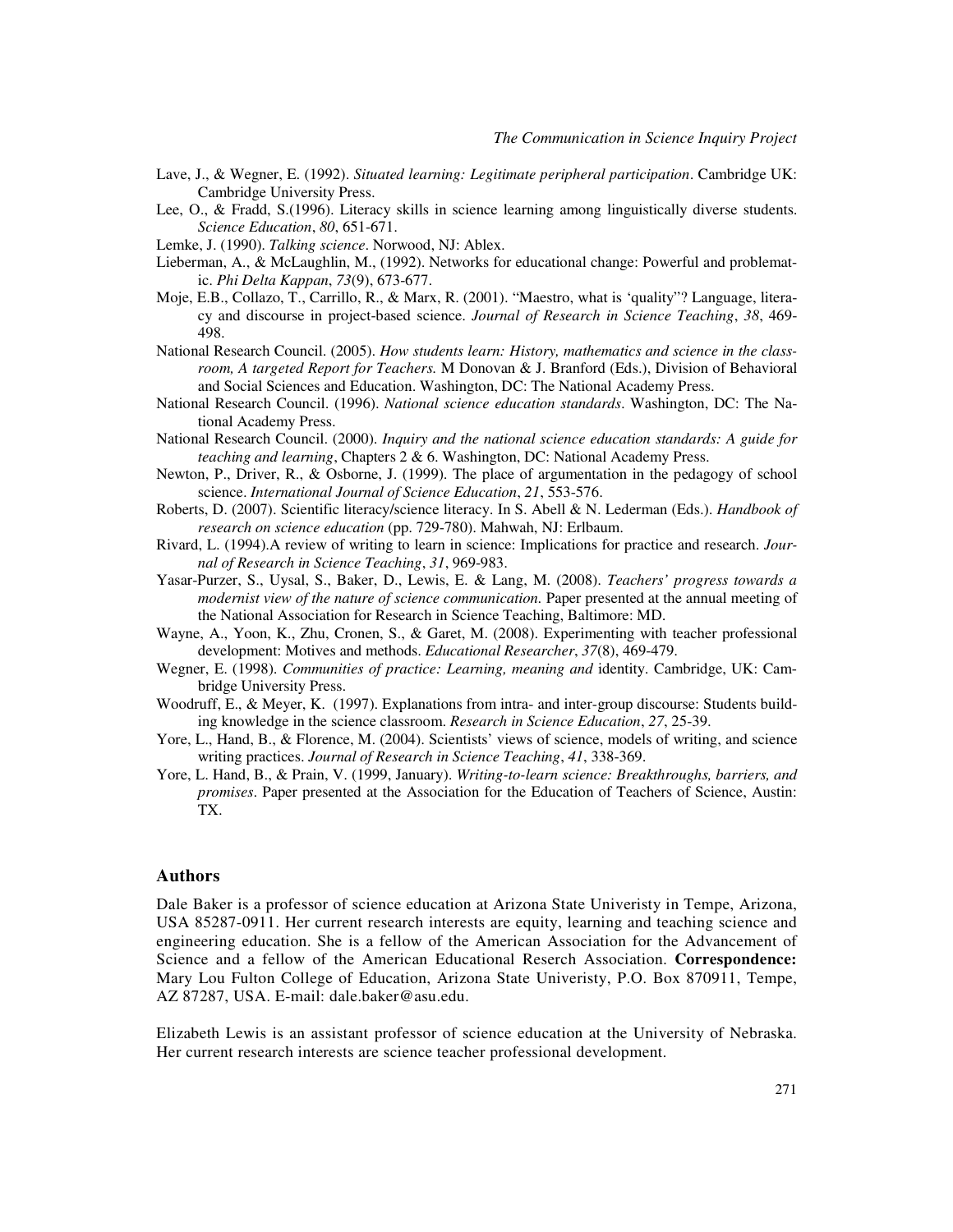Senay Purzer is an assistant professor of engineering education at Purdue University. Her current research interests are self-efficacy and engineering team interactions.

Nievita Bueno Watts is a doctoral student in science education at Arizona State University. Her current research interests are indigenous science education and ways to increase access to science for under represented groups.

Gita Perkins is a doctoral student in science education at Arizona State University. Her current research interests are science technology and society and chemistry education.

Sibel Uysal is a post doctoral researcher at Arizona State University. Her current research interest is gender equity in science.

Sissy Wong is a doctoral student in science education at Arizona State University. Her current reserch interests are science teacher professional development and mentoring.

Rachelle Beard is a doctoral student in educational psychology at Arizona State University. Her current research interest is in counseling at-risk youth.

Michael Lang is the director of science education at the National Center for Teacher Education at the Maricopa Community College District. His current professional interests are in science teacher professional development.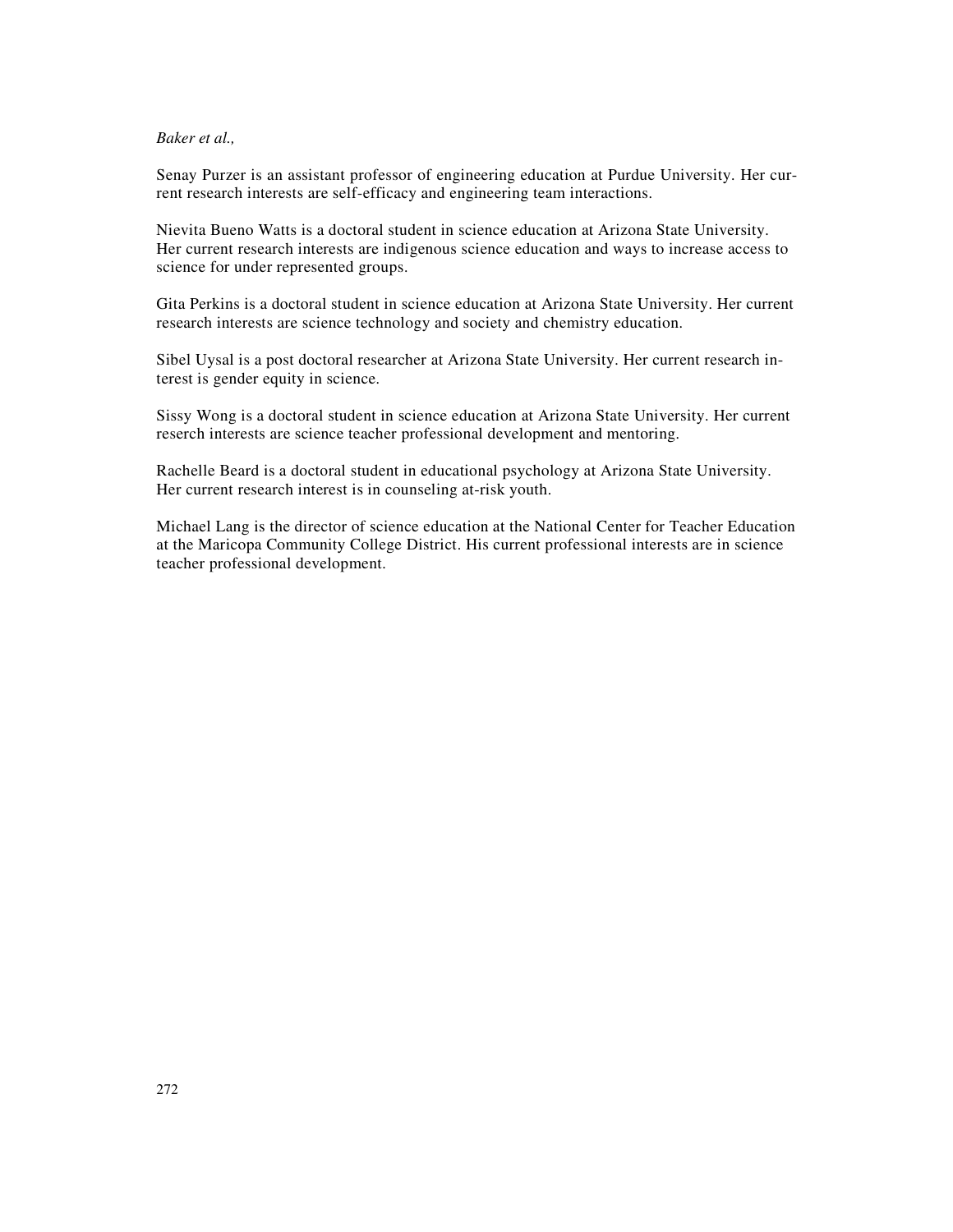|                      | (1)                                                              | (2)                                                                             | (3)                                              |
|----------------------|------------------------------------------------------------------|---------------------------------------------------------------------------------|--------------------------------------------------|
|                      | <b>TRADITIONALIST</b>                                            | <b>MODERNIST</b>                                                                | POSTMODERNIST                                    |
| Scientific           | SP1: Scientific method is a                                      | SP2: Scientific method is cyclic and                                            | SP3: People use mul-                             |
| <b>Process</b>       | linear, step-by-step process.                                    | recursive and is not bound by a single                                          | tiple ways to construct                          |
|                      | Rigid adherence to the method                                    | universal set of steps but the method                                           | descriptions.                                    |
|                      | provides validation to the ge-                                   | employed by a scientist depends on                                              |                                                  |
|                      | neralizations.                                                   | the circumstance.                                                               |                                                  |
|                      | SUB1: Scientist is objective.                                    | SUB2: Since scientists have precon-                                             | SUB3: There are a                                |
| Subjectivity         | Experiments should be repeat-                                    | ceptions about the outcome of an                                                | variety of sociopoliti-                          |
|                      | able. Knowledge is validated                                     | investigation, most evidence the                                                | cal factors about equi-                          |
|                      | through predictions and obser-                                   | scientists would likely collect would<br>support the existing hypothesis rather | ty, power, and politics<br>within the scientific |
|                      | vations. Sufficient proof may<br>be impossible to establish      | than refute it. Ontologically, descrip-                                         | enterprise. Ontologi-                            |
|                      | because the generalizations                                      | tions and explanations are influenced                                           | cally, different expla-                          |
|                      | must hold true for all situa-                                    | by people's sensory, intellectual                                               | nations of the natural                           |
|                      | tions, past, present, and future.                                | abilities, and diverse perspectives.                                            | world are considered                             |
|                      |                                                                  |                                                                                 | of equal validity.                               |
|                      | KD1: Knowledge is epistemo-                                      | KD2: Knowledge epistemologically                                                | KD3: Epistemologi-                               |
|                      | logically developed through                                      | develops with a hypothesis (tentative                                           | cally, explanations are                          |
|                      | investigations (observations,                                    | causal speculation) and collected data                                          | developed in the con-                            |
| Knowledge            | measurements) and plausible                                      | that support or refute the hypothesis.                                          | text of their own per-                           |
| Development          | reasoning. Observations and                                      | Patterns of data that would either                                              | sonal experiences,                               |
|                      | measurements are interpreted                                     | confirm or refute the hypothesis that                                           | beliefs, cultural val-                           |
|                      | and generalized to form a big                                    | is predicted prior to data collection                                           | ues, and situations                              |
|                      | idea (science claim) or intellect                                | and these predictions are then com-                                             | (times/places).                                  |
|                      | is used to produce rational                                      | pared with the collected data to sup-                                           |                                                  |
|                      | speculation (science claim)<br>about reality.                    | port or reject original hypothesis.                                             |                                                  |
|                      | VER1: The truth about nature                                     | VER2: Hypotheticodeductive reason-                                              | VER3: The verifica-                              |
|                      | (theory, law, principle, con-                                    | ing relies on the absence of refuting                                           | tion processes cannot                            |
|                      | cept, fact) is proven by the                                     | evidence and the presence of con-                                               | be conducted without                             |
|                      | evidence gained through a                                        | firming evidence as support for hypo-                                           | the risk of introducing                          |
|                      | series of generalizations using                                  | thesis. Knowledge claims are not                                                | power conflicts that                             |
|                      | inductive reasoning. The valid-                                  | absolute, only supported or falsified.                                          | disempowering some                               |
|                      | ity of a generalization is tested                                | Science knowledge is a set of con-                                              | members of the                                   |
|                      | through deduction when a                                         | temporary descriptions and explana-                                             | science community.                               |
| Verification &       | general rule is used to explain                                  | tions that best fits the existing evi-                                          | Science knowledge                                |
| <b>Reasoning</b>     | other events and to predict<br>future occurrences. Scientific    | dence and can change over time.                                                 | consists of multiple                             |
|                      |                                                                  | Well-established ideas are unlikely to                                          | descriptions and ex-<br>planations of the        |
|                      | knowledge is a collection of<br>absolute truths that is unchang- | change.                                                                         | world and it is im-                              |
|                      | ing                                                              |                                                                                 | possible to know                                 |
|                      |                                                                  |                                                                                 | which of the interpre-                           |
|                      |                                                                  |                                                                                 | tations. Things can                              |
|                      |                                                                  |                                                                                 | only be true or false                            |
|                      |                                                                  |                                                                                 | for a particular group                           |
|                      |                                                                  |                                                                                 | at a certain time and                            |
|                      |                                                                  |                                                                                 | place.                                           |
| <b>Discourse and</b> | DIS1: Purpose of discourse is                                    | DIS2: Purpose of discourse is know-                                             | DIS3: The goal of                                |
| Collaboration        | knowledge telling. Peer Re-                                      | ledge clarification. Discourse, com-                                            | discourse is to reflect,                         |

# **Appendix A: Rubric for the Nature of Science Communication (NOSC)**